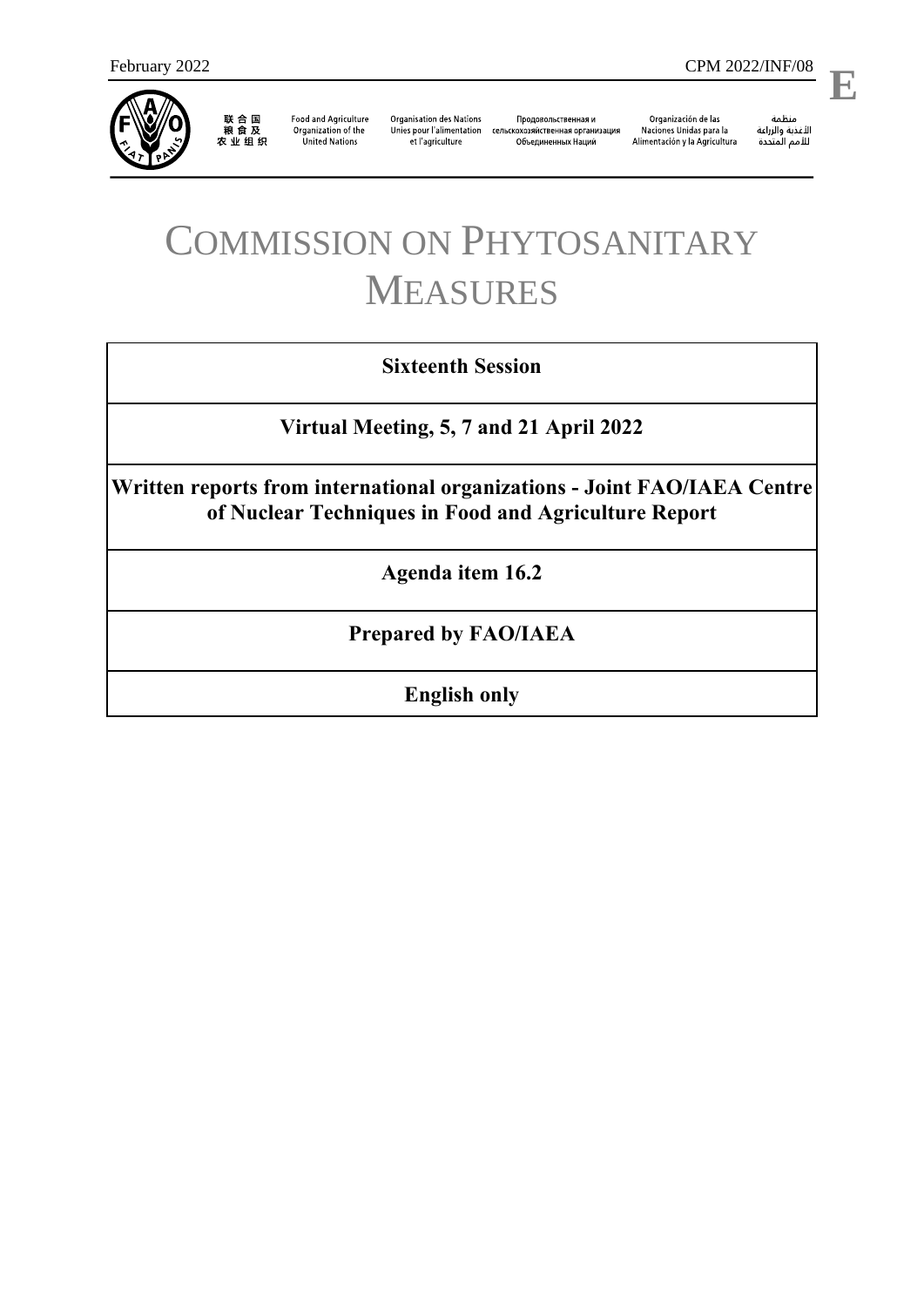- 1. The International Atomic Energy Agency (IAEA), in partnership with the Food and Agriculture Organization of the United Nations (FAO), through their Joint FAO/IAEA Centre of Nuclear Techniques in Food and Agriculture (Joint FAO/IAEA Centre), has been actively supporting the Secretariat of the International Plant Protection Convention (IPPC) since 2004 in the development and review of International Standards for Phytosanitary Measures (ISPMs) and its activities to improve phytosanitary capacity of IPPC Contracting Parties.
- 2. The Joint FAO/IAEA Centre continued to support the IPPC Secretariat in 2021.
- 3. In support of the *Technical Panel on Phytosanitary Treatments* (TPPT) activities, the Joint FAO/IAEA Centre provided expertise, helped review supporting data related to ISPMs, and conducted research to fulfil requirements for treatment recommendation. Support was provided on the development of the irradiation treatment for the mango weevil, *Sternochetus frigidus.* The draft was finalized and presented to the Standards Committee (SC) for approval.
- 4. Support was also provided for the review and revision of ISPM 18 (*Guidelines for the use of irradiation as a phytosanitary measure*) that currently provides guidelines for the use of irradiation as a phytosanitary measure, and which may in the future provide requirements for the use of irradiation. A briefing paper was provided on the maximum permitted X-ray energy that may be used. Discussions also centred on specific dosimetry aspects regarding the use of gamma, electron beam and X-ray ionising radiations.
- 5. Regarding the continued development of new phytosanitary irradiation treatments, the Joint FAO/IAEA Centre has also announced a new coordinated [research initiative](https://www.iaea.org/newscenter/news/new-crp-phytosanitary-treatment-of-food-commodities-and-promotion-of-trade-crp-d61026) on Phytosanitary Treatment of Food Commodities and Promotion of Trade. Research partners have been selected to validate radiation doses proposed as generic treatments for key groups of pests (e.g. weevils of the family Curculionidae, leaf miners of the family Agromyzidae, mealybugs of the family Pseudococcidae, scale insects of the family Diaspididae, eggs and larvae of the order Lepidoptera, regulated insect pests other than pupa and adult Lepidoptera, mites of the family Tetranychidae, pupae of the order Lepidoptera, mites in families other than Tetranychidae).
- 6. A Focus Group (FG) was set up by the Commission on Phytosanitary Measures (CPM) to develop a global system titled "Strengthening Pest Outbreak Alert and Response System". The Joint FAO/IAEA Centre provided expertise to the FG. A comprehensive report was prepared and presented to the CPM Strategic Planning Group (SPG). The aim of the global system is to empower Contracting Parties so that they are better prepared to alert about the threat or detection of an emerging pest and to be able to effectively respond. The system is designed to work in collaboration with other existing plant protection organizations at the global, regional, and national levels complementing expertise and resources. The SPG will present the recommendations of the report to the CPM-16 in April 2022
- 7. An animated infographic on "Fruit Fly Standards Can Help Gain Market Access", in the six official UN languages was produce in collaboration with the IPPC. Fruit flies present a major challenge to international trade, because if they are detected in fruits, trade may be stopped. That is why a set of ISPMs on fruit flies has been developed and